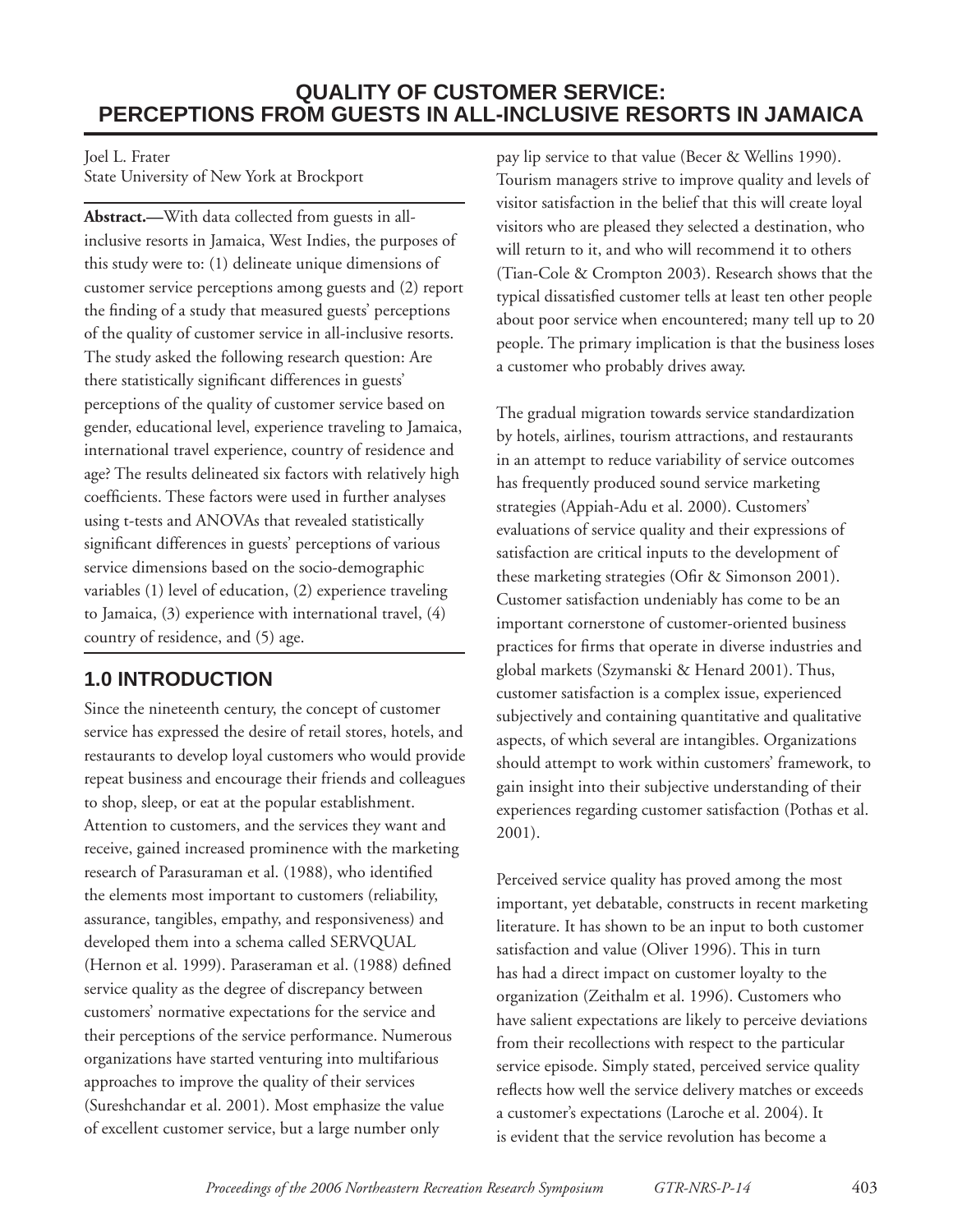global phenomenon with developing countries joining the revolution in recent years. Businesses depend on customers; in fact, customers are the very livelihood of an organization (Oliver 1996). In this context, one could conclude that service quality is critical for any economy, but it is even more critical in the economies of developing countries, which are typically characterized by limited diversity of economic activities and an abundance of natural resources that are ideal for the development of tourist attractions.

Throughout the Caribbean, tourism has attracted increased numbers of visitors from North America, Europe, and other locations (Gmelch 2003). Many governments view tourism as the key to their economic development and began to welcome visitors with open arms in the 1950s. Some organizations touted tourism as having almost limitless growth potential in attracting foreign currency (Gmelch 2003). In Jamaica, for example, tourism is projected to be the primary source of foreign revenue and in 2006 was expected to generate more than \$3.9 billion of economic activity (Total Demand). Travel and Tourism Economy (direct and indirect impact) in 2005 was expected to account for 36.2 percent of GDP and 394,189 jobs (31.9% of total employment). The industry was expected to grow 10.0 percent in 2005 and by 2.7 percent per annum, in real terms, between 2006 and 2015 (World Travel & Tourism Council 2005). While the importance of tourism to the country's economy is undeniable, the response to the changing nature of the industry has not kept pace as a national priority. In recent years, concern for quality reached unprecedented levels, fueled by exacerbated competition in all types of industries (Simon & Lam 1997). Despite its importance to the Jamaican economy, tourism research is primarily focused on defining new markets to boost teh economy. However, as noted by Sureshchandaret al. (2001), service companies are beginning to grasp the verities behind what their manufacturing counterparts learned in the last few decades: quality does not improve unless it is measured. It is generally accepted that the quality of customer service in Jamaica's tourism industry is good, as indicated by traditional guest comment cards. However, there is a paucity of empirical research that examines perception of quality customer service by guests, in general.

Jamaica has natural resources, primarily bauxite, and an ideal climate conducive to agriculture and tourism. Jamaican government economic policies encourage foreign investment in areas that earn or save foreign exchange, generate employment, and use local raw materials. The government provides a wide range of incentives to investors, including remittance facilities to assist them in repatriating funds to the country of origin; tax holidays, which defer taxes for a period of years; and duty-free access for machinery and raw materials imported for approved enterprises. The government of Jamaica hopes to encourage economic activity through a combination of privatization, financial sector restructuring, and reduced interest rates, and by boosting tourism and related productive activities (Jamaica 2006). The Jamaican economy is heavily dependent on services, which now account for 60 percent of GDP. The global economic slowdown, particularly after the terrorist attacks in the U.S. on September 11 2001, stunted economic growth; the economy rebounded moderately in 2003-2004, with brisk tourist seasons. Attempts at deficit control were derailed by Hurricane Ivan in September 2004, which required substantial government spending to repair the damage. Despite the hurricane, tourism looks set to enjoy solid growth for the foreseeable future (Jamaican Economy 2006).

# **2.0 OBJECTIVES**

The purposes of this study were to (1) present an overview of the relative importance of the tourism industry to the Jamaican economy; (2) delineate unique dimensions of customer service perceptions among guests; and (3) report the finding of a study that measures guests' perceptions of the quality of customer service in all-inclusive resorts by answering the following research question: Are there statistically significant differences in guests' perceptions of the quality of customer service based on gender, educational level, experience traveling to Jamaica, international travel experience, country of residence, and age?

## **3.0 METHODOLOGY**

The instrument for this study was developed based on a review of the literature and information gathered over eight years, during which the researcher conducted seminars in Caribbean tourism resorts, in the areas of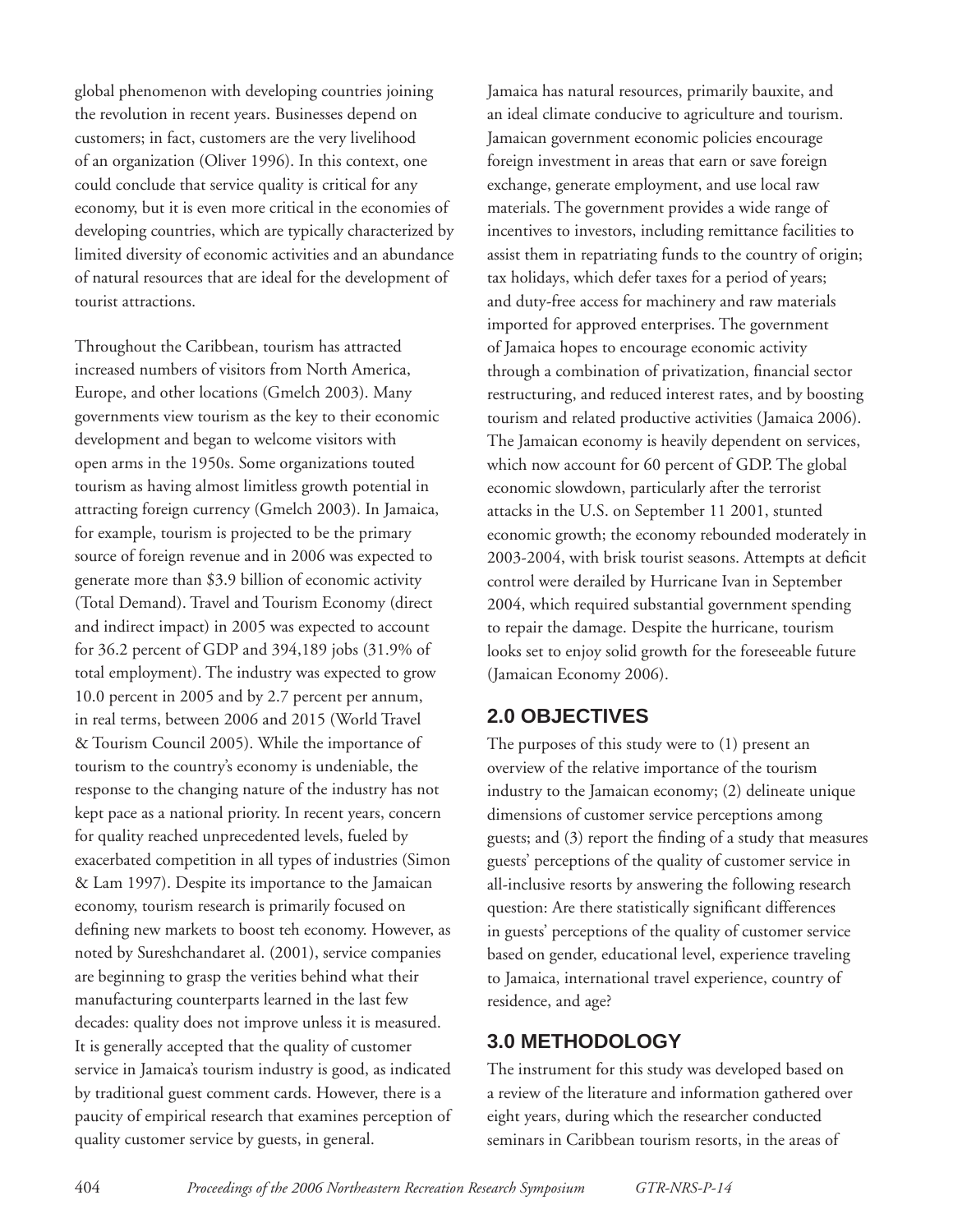recreation programming, leadership, customer service, and cultural diversity. An initial pool of 80 questions on a seven-point Likert-type scale was reduced to 47 questions following a pilot test with 129 subjects using factor analysis. The decision was made to develop an instrument rather than using an existing instrument because of the limited amount of existing empirical research in the geographic location of this study. Face validity and content validity reviews were conducted by a panel of experts in the tourism profession and statistics and research specialists. These yielded subscales that were used to conduct ANOVA test of significant difference in guests' perceptions of the quality of customer service based on gender, education level, country of residence, experience traveling to Jamaica, international travel experience, and age. The purpose was to reduce the information in many variables into a set of weighted linear combinations of those variables (Fabrigar et al. 1999). The researcher obtained from the hotels a list of rooms with departure dates. Rooms were selected at random and questionnaires were left in each selected room the day prior to departure. Questionnaires were returned to a drop box at the checkout counter. Results were analyzed using SPSS as follows: (1) descriptive statistics; and (2) factor analysis resulting in 8 scales ( $1 =$  response to requests,  $2 =$  response to feedback,  $3 =$  courtesy to customers,  $4 =$  communicating with customers,  $5 = \text{priority to customers}, 6 = \text{need for}$ supervision,  $7 =$  feeling about work hours,  $8 =$  positive attitude) with eigenvalues greater than 1.00, t-tests and one-way ANOVAs. Cronbach's alpha coefficients were computed for each sub-scale. Factors 7 and 8 were eliminated because of the low alpha coefficients and the limited number of items that loaded onto these factors. Factors 1 through 6 were retained and used for further analyses.

### **4.0 RESULTS**

Of the 500 questionnaires distributed, 329 usable guest questionnaires were returned, for a 66 percent response rate. The socio-demographic profile of the study participants was as follows: Forty-four percent were males and 56 percent females, 21.2 percent non-college educated and 78.2 percent college educated, 9.6 percent Americans, 65.2 percent repeat visitors to Jamaica and 91

percent having previous international travel experience. The predominant age group was 25-34 years.

A principal component factor analysis with varimax rotation was performed to test the factor structure of the scale. As shown in Table 1, eight factors with an eigenvalue greater than 1 were extracted. These factors accounted for 68 percent of the variance and were defined as follows:  $1 =$  response to requests,  $2 =$  response to feedback,  $3 =$  courtesy to customers,  $4 =$  communicating with customers,  $5 = \text{priority to customers}, 6 = \text{need for}$ supervision,  $7 =$  feeling about work hours,  $8 =$  positive attitude. The Cronbach alpha for the total scale was .939. Additional Cronbach's alpha coefficients were computed for each dimension. Six of the eight dimensions had satisfactory alpha values, ranging from .698 to .981 as shown in Table 2. Thus, these six factors were retained.

A series of t-tests and ANOVAs were computed to determine if there were statistically significant differences in guests' perceptions of the quality of customer service for each dimension based on the socio-demographic variables. There was no statistically significant difference between males and females on the perceptions of the quality of customer service. However, as shown in Table 2, t-test results showed statistically significant differences at the .05 level between college educated and non-college educated guests in terms of their perceptions of the staff's delivery of customer service on the following dimensions: (1) response to questions, (2) response to feedback, (3) courtesy to customers, (4) communicating with customers, and (5) need for supervision.

As shown in Table 3, t-test results showed statistically significant differences at the .05 level between first-time visitors to Jamaica and repeat visitors to Jamaica in terms of their perceptions of the staff's delivery of customer service on the following dimensions: (1) staff's response to questions, (2) response to feedback, and (3) courtesy to customers.

As shown in Table 4, t-test results showed statistically significant differences at the .05 level between first-time international travelers and repeat international travelers in terms of their perceptions of the staff's delivery of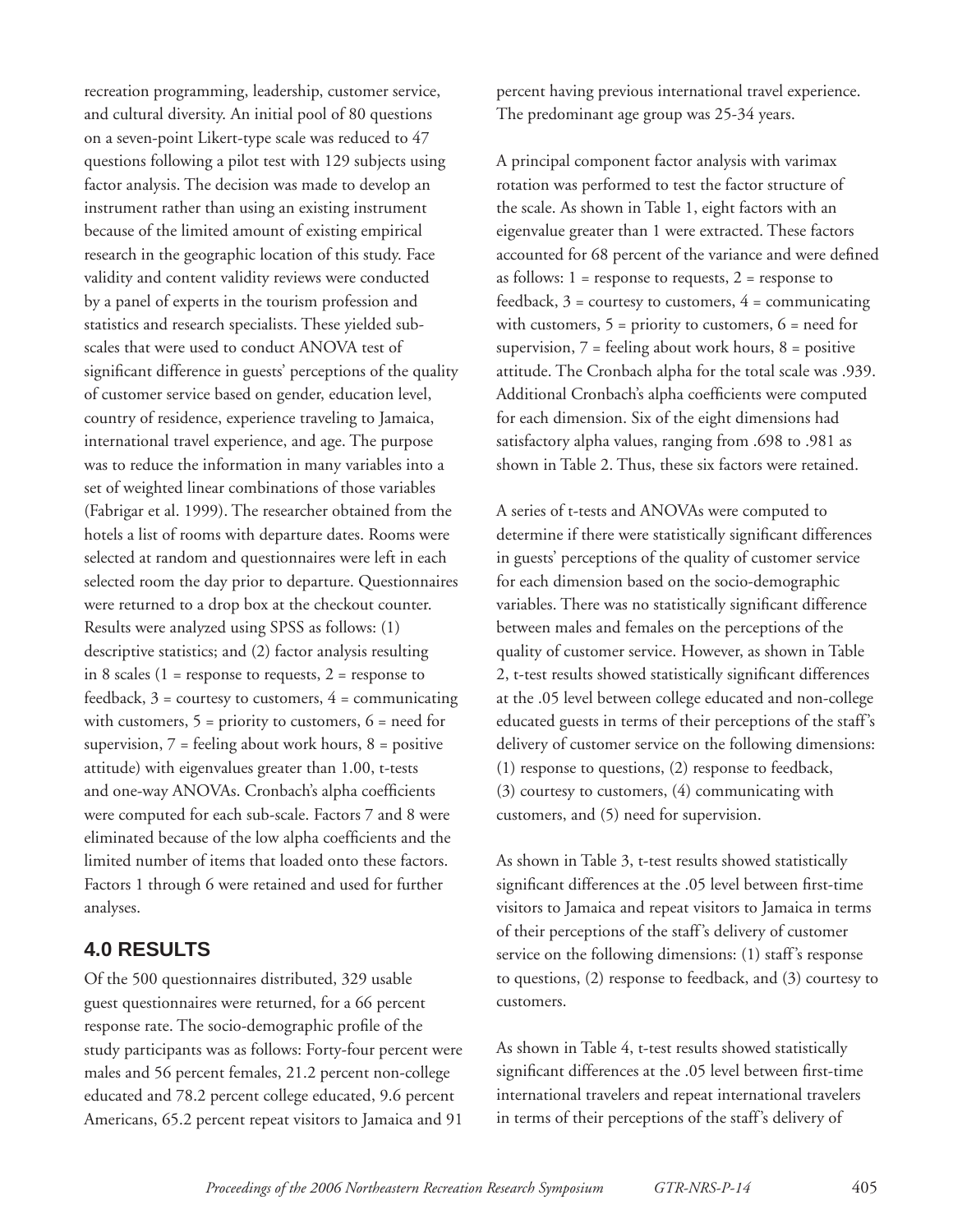| Table 1.—Principal component factor analysis of guests' perceptions of quality of customer service |
|----------------------------------------------------------------------------------------------------|
|----------------------------------------------------------------------------------------------------|

|                                              | Cronbach's |                                                                                                                              |                                                                                                                                                                                                                                                                                                                                                                                                                                                                                                                                                                                                                                                                                                                                                                                                                                 |
|----------------------------------------------|------------|------------------------------------------------------------------------------------------------------------------------------|---------------------------------------------------------------------------------------------------------------------------------------------------------------------------------------------------------------------------------------------------------------------------------------------------------------------------------------------------------------------------------------------------------------------------------------------------------------------------------------------------------------------------------------------------------------------------------------------------------------------------------------------------------------------------------------------------------------------------------------------------------------------------------------------------------------------------------|
| Dimensions                                   | Alpha      |                                                                                                                              | Variables                                                                                                                                                                                                                                                                                                                                                                                                                                                                                                                                                                                                                                                                                                                                                                                                                       |
| Factor 1: Response<br>to questions           | .945       | .725<br>.691<br>.661<br>.655<br>.651<br>.648<br>.647<br>.639<br>.627<br>.626<br>.606<br>.603<br>.569<br>.551<br>.519<br>.479 | -Approaches unpleasant customers' requests diligently<br>-Provides service based the set schedule<br>-Encourages customers to come back for more assistance<br>-Helps customers to understand the culture of the country<br>-Is willing to give me individual attention<br>-Gives accurate answers to customers' questions<br>-Is willing to leave their work station to help a customer<br>-Delivers customer service promptly<br>-Is able to anticipate problems and take corrective action<br>-Treats all customers fairly<br>-Treats all customers equally<br>-Is always available when a customer needs them<br>-Is treated with respect and dignity by customers<br>-Is pleasant to customers who are unpleasant to them<br>-Handles multiple customers with a calm demeanor<br>-Always goes through the chain of command |
| Factor 2: Response<br>to feedback            | .802       | .649<br>.645<br>.633<br>.624<br>.556<br>.535<br>.513<br>.512<br>.504<br>.478                                                 | -Dependable handling customer service problems and issues<br>-Takes action when a problem occurs<br>-Are good listeners to customer complaints<br>-Apologizes to customers when necessary<br>-Accepts customer feedback or criticism very well<br>-Handles customer complaints with professionalism<br>-Takes customer complaints personally<br>-Works well as a team to ensure customers' needs are met<br>-Performs service right the first time<br>-Follows up with customers to ensure all their needs are met                                                                                                                                                                                                                                                                                                              |
| Factor 3: Courtesy<br>to customers           | .887       | .806<br>.736<br>.713<br>.639<br>.552                                                                                         | -Body language portrays a positive image to customers<br>-Always remembers to thank the customer<br>-Is courteous to customers<br>-Is approachable by customers<br>-Sounds happy and cheerful when talking on the phone                                                                                                                                                                                                                                                                                                                                                                                                                                                                                                                                                                                                         |
| Factor 4:<br>Communicating with<br>customers | .878       | .736<br>.702<br>.633<br>.627<br>.551<br>.508<br>.479<br>.420<br>.394                                                         | -Knowledgeable of company and ability to educate customers<br>-Communicates using terms customers understand<br>-Makes customers feel comfortable when communicating<br>-Deals with several customers at the same time without getting flustered<br>-Empowered to make decisions about delivering service<br>-Does not overwhelm customers with too much information<br>-Meets and exceeds customers' expectations<br>-Demonstrates a positive attitude to all customers<br>-Plan work day to ensure efficient customer service                                                                                                                                                                                                                                                                                                 |
| Factor 5: Priority to<br>customers           | .981       | .965<br>.964                                                                                                                 | -Prioritizes customer requests<br>-Follows up all promises to customers                                                                                                                                                                                                                                                                                                                                                                                                                                                                                                                                                                                                                                                                                                                                                         |
| Factor 6: Need for<br>supervision            | .698       | .797<br>.789                                                                                                                 | -Monitored to ensure that they are following company rules<br>-Should be reprimanded if they are only a few minutes late                                                                                                                                                                                                                                                                                                                                                                                                                                                                                                                                                                                                                                                                                                        |
| Factor 7: Feelings<br>about work hours       | .248       | .550<br>.409                                                                                                                 | -Seeks creative ways to make customers feel happy<br>-I feel a sense of guilt because the staff has to work on weekends and holidays                                                                                                                                                                                                                                                                                                                                                                                                                                                                                                                                                                                                                                                                                            |
| Factor 8: Positive<br>attitude               |            | .707                                                                                                                         | -Positive attitude to all customers                                                                                                                                                                                                                                                                                                                                                                                                                                                                                                                                                                                                                                                                                                                                                                                             |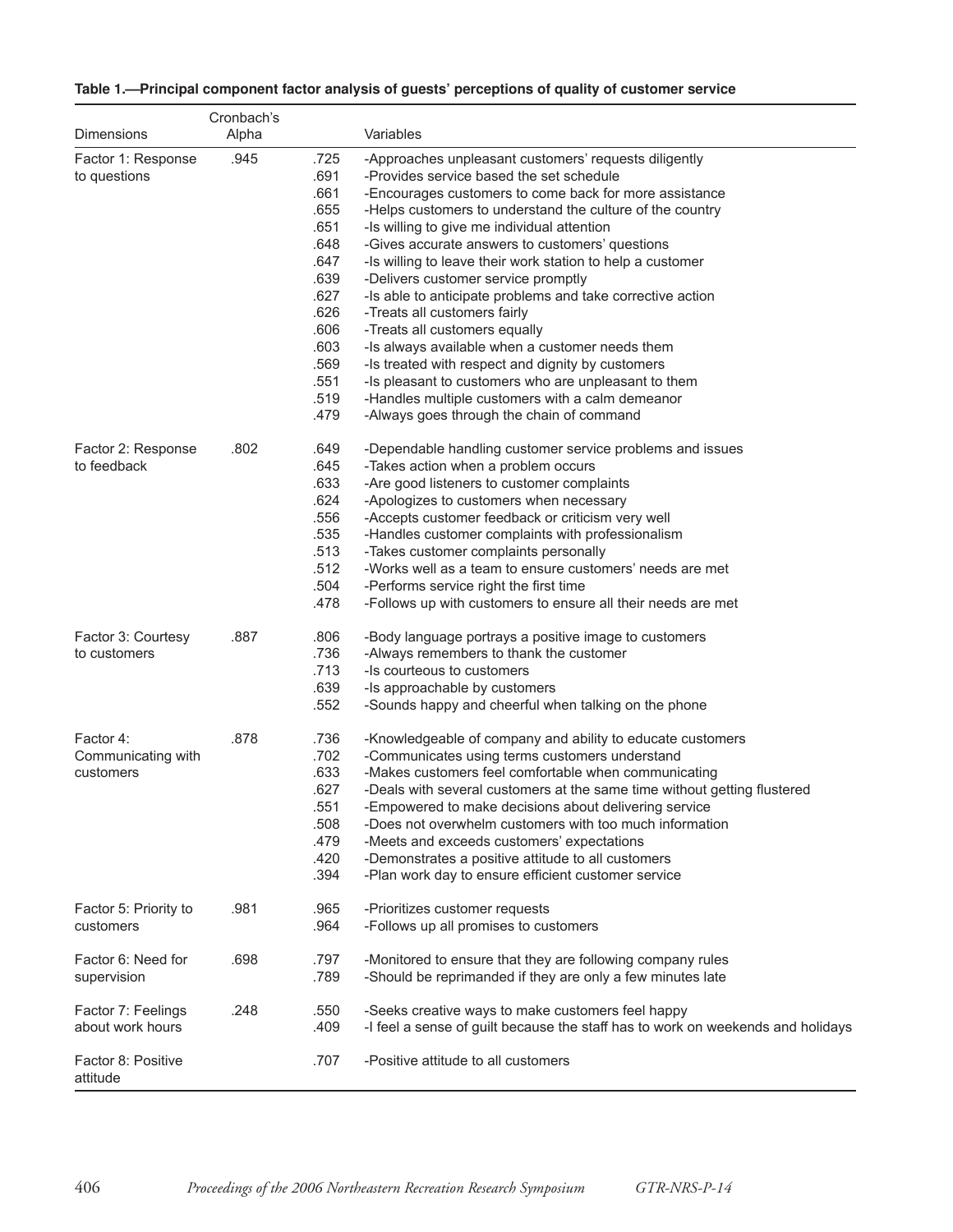| Table 2.—T-test results based on level of education |  |  |  |  |  |  |
|-----------------------------------------------------|--|--|--|--|--|--|
|-----------------------------------------------------|--|--|--|--|--|--|

| Dimension               | Variable       | N   | Mean   |          | df      | Sig. (2 tailed) |
|-------------------------|----------------|-----|--------|----------|---------|-----------------|
| Factor 1: Response to   | No College Ed. | 69  | 5.2594 | 2.388    | 324     | .018            |
| questions               | College Ed     | 257 | 5.0132 | 2.619    | 123.161 | .010            |
| Factor 2: Response to   | No College Ed. | 69  | 5.2368 | 2.964    | 324     | <u>.003</u>     |
| feedback                | College Ed     | 257 | 4.9049 | 3.379    | 131.723 | .001            |
| Factor 3: Courtesy to   | No College Ed. | 69  | 5.5913 | 2.829    | 324     | .005            |
| customers               | College Ed     | 257 | 5.3078 | 3.354    | 141.829 | <u>.001</u>     |
| Factor 4: Communicating | No College Ed. | 69  | 5.3271 | 2.960    | 324     | .003            |
| with customers          | College Ed     | 257 | 5.0526 | 3.466    | 138.438 | .001            |
| Factor 5: Priority to   | No College Ed. | 69  | 5.1377 | .242     | 323     | .809            |
| customers               | College Ed     | 257 | 5.0215 | .431     | 317.192 | .667            |
| Factor 6: Need for      | No College Ed. | 69  | 3.2059 | $-2.090$ | 321     | .037            |
| supervision             | College Ed     | 257 | 3.6275 | $-2.028$ | 101.572 | .045            |

**Table 3.—T-test results based on experience traveling to Jamaica**

| Dimension               | Variable                  | N   | Mean   |       | df      | Sig. (2 tailed) |
|-------------------------|---------------------------|-----|--------|-------|---------|-----------------|
| Factor 1: Response to   | <b>First Time Visitor</b> | 208 | 5.1343 | 2.839 | 317     | .005            |
| questions               | <b>Repeat Visitor</b>     | 111 | 4.8842 | 2.682 | 191.519 | .008            |
| Factor 2: Response to   | <b>First Time Visitor</b> | 208 | 5.0448 | 2.487 | 317     | .013            |
| feedback                | <b>Repeat Visitor</b>     | 111 | 4.8033 | 2.338 | 189.176 | .020            |
| Factor 3: Courtesy to   | <b>First Time Visitor</b> | 208 | 5.4288 | 2.119 | 317     | .035            |
| customers               | <b>Repeat Visitor</b>     | 111 | 5.2423 | 2.017 | 195.736 | .045            |
| Factor 4: Communicating | <b>First Time Visitor</b> | 208 | 5.1701 | 1.928 | 317     | .055            |
| with customers          | <b>Repeat Visitor</b>     | 111 | 5.0145 | 1.875 | 207.661 | .062            |
| Factor 5: Priority to   | <b>First Time Visitor</b> | 208 | 5.2633 | 1.562 | 316     | .119            |
| customers               | <b>Repeat Visitor</b>     | 111 | 4.6081 | 2.050 | 252,007 | .041            |
| Factor 6: Need for      | <b>First Time Visitor</b> | 208 | 3.5413 | .531  | 314     | .596            |
| supervision             | <b>Repeat Visitor</b>     | 111 | 3.4500 | .538  | 230.954 | .591            |

customer service on the following dimensions: (1) staff's response to questions, (2) response to feedback, (3) courtesy to customers, and (4) communicating with customers.

ANOVA results showed a statistically significant difference at the .05 level between the various countries of residence on the dimensions of (1) priority to customer. These results also showed a statistically significant difference at the .05 level between the various age groups of guests on the dimensions of (1) response to questions, (2) response to feedback, (3) communicating with customers, and (4) need for supervision.

#### **5.0 DISCUSSION AND IMPLICATIONS**

The objectives of the study were to (1) present an overview of the relative importance of the tourism industry to the Jamaican economy, (2) delineate unique dimensions of customer service perceptions among guests and  $(3)$  report the finding of a study that measured guests' perceptions of the quality of customer service in all-inclusive resorts. Factor analysis, t-test and ANOVA were the statistical analyses used to answer the research questions. Guests also rate the quality of customer service consistently high, as evidenced by the mean scores derived from the statistical analyses.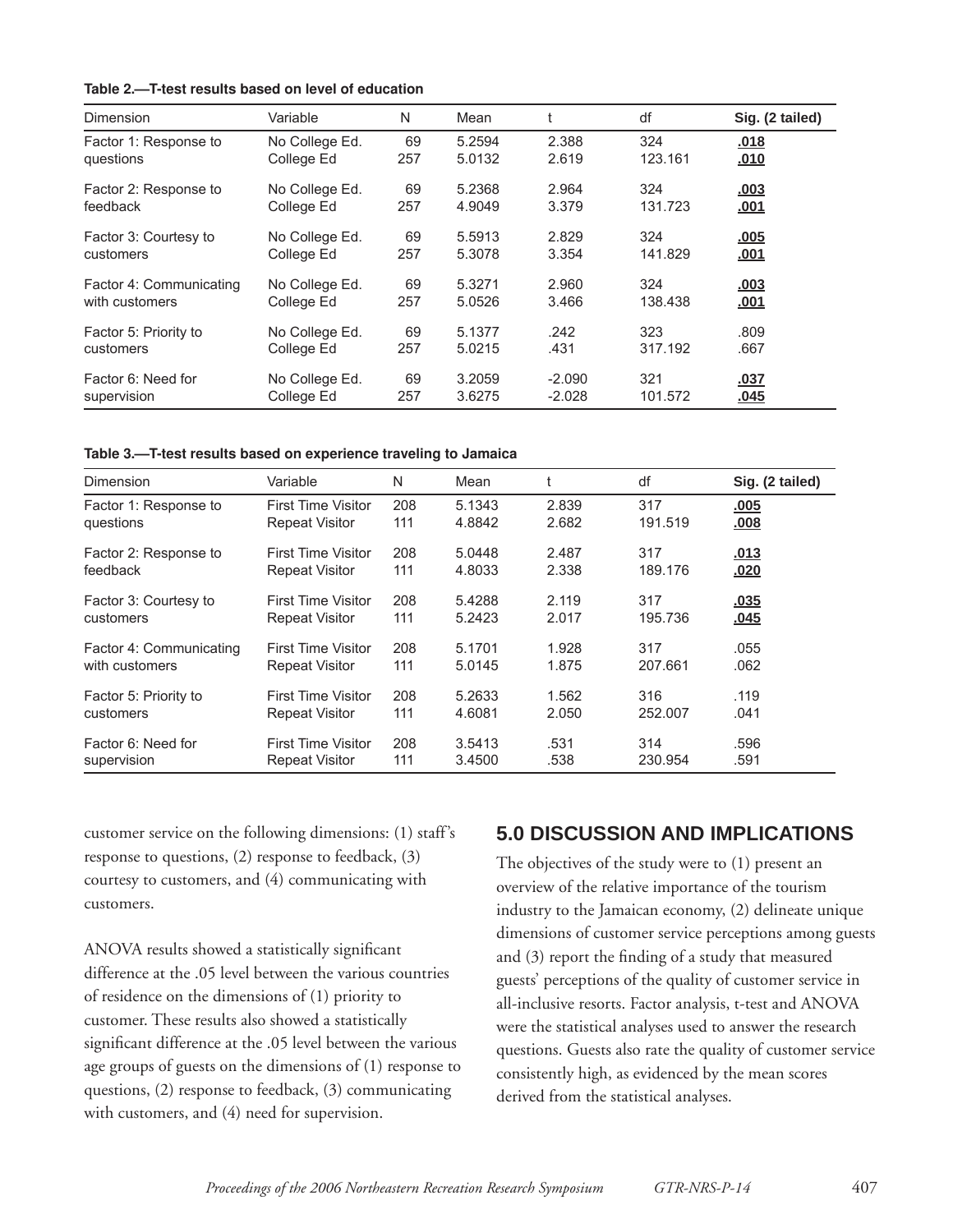| Table 4.-T-test based on international travel experience |
|----------------------------------------------------------|
|----------------------------------------------------------|

| Dimension               | Variable                   | N   | Mean   |         | df      | Sig. (2 tailed) |
|-------------------------|----------------------------|-----|--------|---------|---------|-----------------|
| Factor 1: Response to   | <b>First Time Traveler</b> | 28  | 5.5491 | 3.756   | 308     | .000            |
| questions               | <b>Repeat Traveler</b>     | 282 | 4.9988 | 5.671   | 43.848  | .000            |
| Factor 2: Response to   | <b>First Time Traveler</b> | 28  | 5.5339 | 3.946   | 308     | .000            |
| feedback                | <b>Repeat Traveler</b>     | 282 | 4.8969 | 6.127   | 45.311  | .000            |
| Factor 3: Courtesy to   | <b>First Time Traveler</b> | 28  | 5.7857 | 3.159   | 308     | <u>.002</u>     |
| customers               | <b>Repeat Traveler</b>     | 282 | 5.3273 | 6.220   | 67.382  | .000            |
| Factor 4: Communicating | <b>First Time Traveler</b> | 28  | 5.5913 | 3.938   | 308     | .000            |
| with customers          | <b>Repeat Traveler</b>     | 282 | 5.0697 | 6.840   | 52.985  | <u>.000</u>     |
| Factor 5: Priority to   | <b>First Time Traveler</b> | 28  | 5.6071 | .861    | 307     | .390            |
| customers               | <b>Repeat Traveler</b>     | 282 | 4.9893 | 2.496   | 285.445 | .301            |
| Factor 6: Need for      | <b>First Time Traveler</b> | 28  | 3.4423 | $-.258$ | 305     | .797            |
| supervision             | <b>Repeat Traveler</b>     | 282 | 3.5196 | $-.231$ | 28.683  | .819            |

The principal component analysis yielded six factors that revealed clearly defined dimensions of guests' perceptions of the quality of customer service. All dimensions featured elements of communication; however, each factor had unique features that distinguish it from the others. The "response to questions" dimension focuses on those situations that require staff to respond to some form of inquiry by the guests. Dimension two, "response to feedback," refers to guests' perceptions of the staff's receptiveness to criticism of their performance as service delivery agents. Dimension three, "courtesy to customers," refers to the perceived elements of respect or politeness the staff displayed to guests. Dimension four, "communicating with customers," focuses on solicited and unsolicited verbal and non-verbal interactions with guests. Dimension five, "Priority to customers," deals with the concept of putting customers first. Dimension six focuses on "need for supervision," where guests express their perceptions of the level of empowerment among the staff and the extent to which this impacts the timely delivery of customer service. Since the pioneering work of Parasuraman et al. (1985) in developing SERVQUAL, there have been numerous studies that extract dimensions of customer service in many companies, including the service industry. Most of the six factors extracted in this study approximated a combination of Becker & Wellins' (1990) 17-factor scale.

In terms of the demographic variables and their influence on guests' perception of the quality of customer service,

there were no statistically significant differences between males and females on their perceptions of the quality of customer service. This was contradictory to the finding of Theodorskis et al. (2004), who found a statistically significant difference between males and females on their perceptions of customer satisfaction in health club settings. Further, the similarities in gender response may be influenced by the fact that the research sites were couples-only, all-inclusive resorts: these couples may have had similar experiences during their vacation. There were statistically significant differences on four dimensions based on educational level, with guests with no college education rating the quality of customer service higher than college educated guests on their perceptions of staff's (1) response to questions, (2) response to feedback, and (3) courtesy to customers. One could surmise that more educated guests are aware of the standards of expected quality service, have more international travel experience, and have a point of reference from which to make judgment about the quality of customer service. There were statistically significant differences between first-time visitors to Jamaica and repeat visitors to Jamaica on their perceptions of the quality of customer service on the following dimensions: (1) response to questions, (2) response to feedback, and (3) courtesy to customers. The same was true for first-time international travelers and repeat international travelers. However, the additional dimension "communicating with customers" was statistically significant for the latter. In all cases firsttime guests rated the quality of customer service higher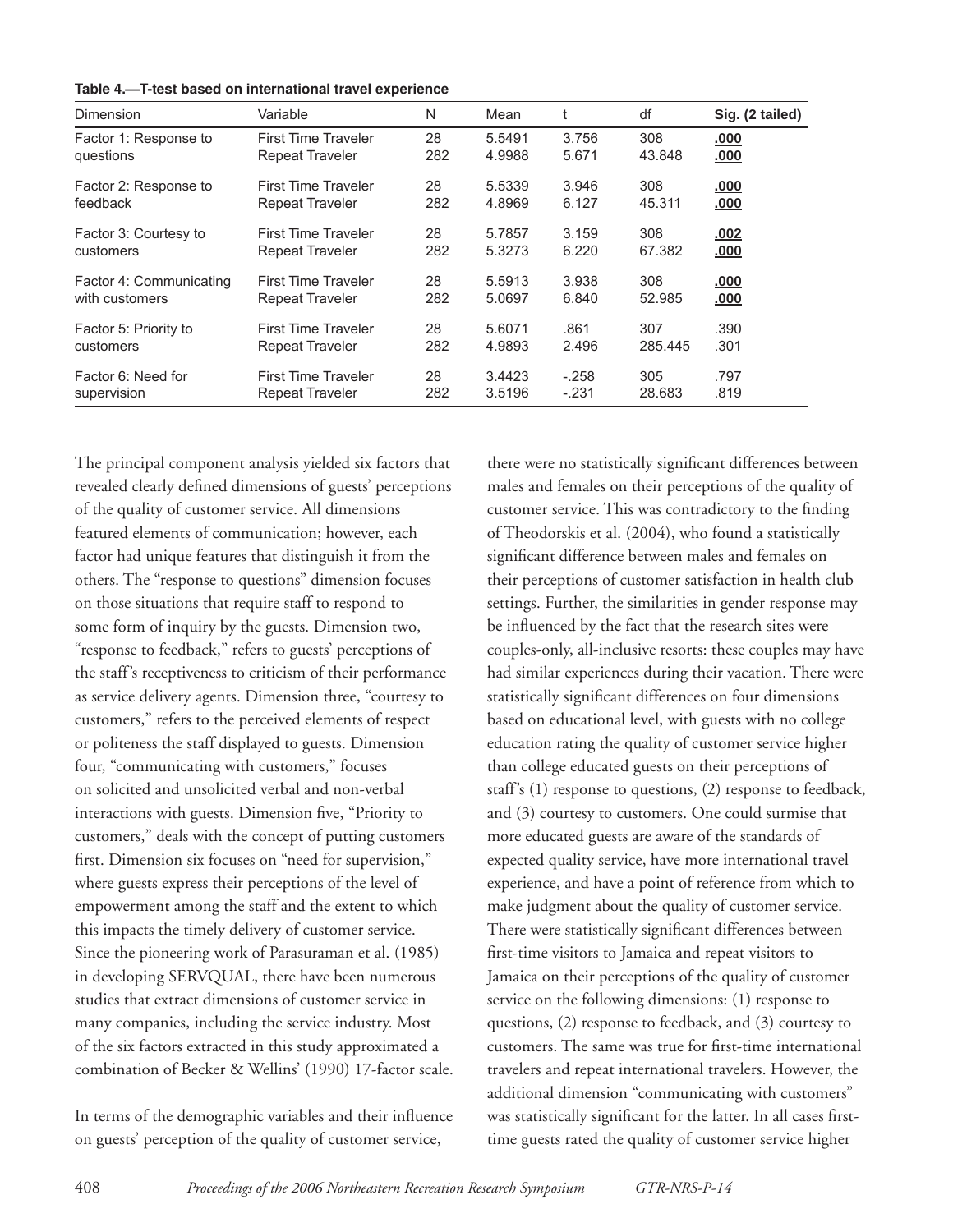than repeat guests. Again, the theory that guests with more travel experience have higher expectations of staff is evident. On the country-of-residence variable, only the dimension (1) "priority to customers" showed a statistical significance, with U.S. and Canadian guests rating the quality of customer service lower than guests from Europe and other countries. It must be noted that the largest number of guests to Jamaican all-inclusive resorts are from North America. With the age variable there were statistically significant differences for dimensions (1) "response to questions," (2) "response to feedback," (3) "communicating with customers," and (4) "need for supervision." The lowest rating for the quality of customer service was by the 45-54 age group.

These results should add to the body of knowledge on customer service research in Jamaica because tourism research is primarily focused on defining new markets as a means of economic growth despite the importance of tourism to the Jamaican economy. However, there is a paucity of empirical research that examines perception of quality customer service by guests. The above results suggest that there is relative consistency in guests' perceptions of the quality of customer service delivery in all-inclusive resorts in Jamaica, and that the service culture is taking hold in the tourism industry. Customer service workers in the tourism industry in Jamaica must guard against apathy, where the community takes the presence of tourists for granted and contact with the visitor becomes impersonal. Before the actual consumption experience, it is posited that consumers hold a set of expectations, based on previous or similar experiences primarily by communications, including word of mouth and advertising; this serves as a benchmark for quality interpretation of the service (Loroche et al. 2004). Customer service providers must take measures to ensure that these expectations are met consistently even when there are discrepancies between the guests and the hosts in terms of customs and service delivery standards. As stated by Johns et al. (2003), cultural values influence service predisposition of service providers through specific job attitudes. Respondents in their study perceived humbleness, loyalty to supervisors and tolerance of others to have the greatest positive effect on their job attitude. With Jamaica being an underdeveloped country, with employees delivering service to guests who are primarily from developed countries, the cultural gap is apparent and is recommended as an area of further exploration. It should also be pointed out that there were limitations to the study, such as the small number of respondents for some socio-demographic variables, and since the research sites cater to couples only, these couples may have influenced each other's responses to the research questions. Nonetheless, as observed by Becker & Wellins (1990), it is critical that organizations monitor and evaluate the perceptions customers have of their customer-contact people. They also noted the job skills of customer service people most likely need to be enhanced through training.

### **6.0 CITATIONS**

- Appiah-Adu, K.; Fyall, A.; Singh, S. 2000. **Marketing culture and customer retention in the tourism industry.** The service Industry Journal. 20: 95-113.
- Becker, W.; Wellins, R.S. 1990. **Customer-service perceptions and reality.** Training development Journal. March: 49-51.
- Fabrigar, L.R.; Wegener, D.T.; MacCallum, R.C.; Strahan, E.J. 1999. **Evaluating the use of exploratory factor analysis in psychological research.** Psychological Methods. 3: 272-299.
- Gmelch, G. 2003. **Behind the Smile: The Working Lives of Caribbean Tourism.** Bloomington: Indiana University Press.
- Hernon, P.; Nitecki, D.A.; Altman E. 1999. **Service quality and customer satisfaction: An assessment and future direction.** Journal of Academic Librarianship. 25: 9-17.
- **Jamaica.** From http://en.wikipedia.org/wiki/ JamaicaWikipedia, the free encyclopedia Revision as of 16:44, 7 May 2006. Retrieved June 16 2006).
- **Jamaican Economy 2006.** from (http://www.theodora. com/wfbcurrent/jamaica/jamaica\_economy.html. Retrieved June 16 2006.